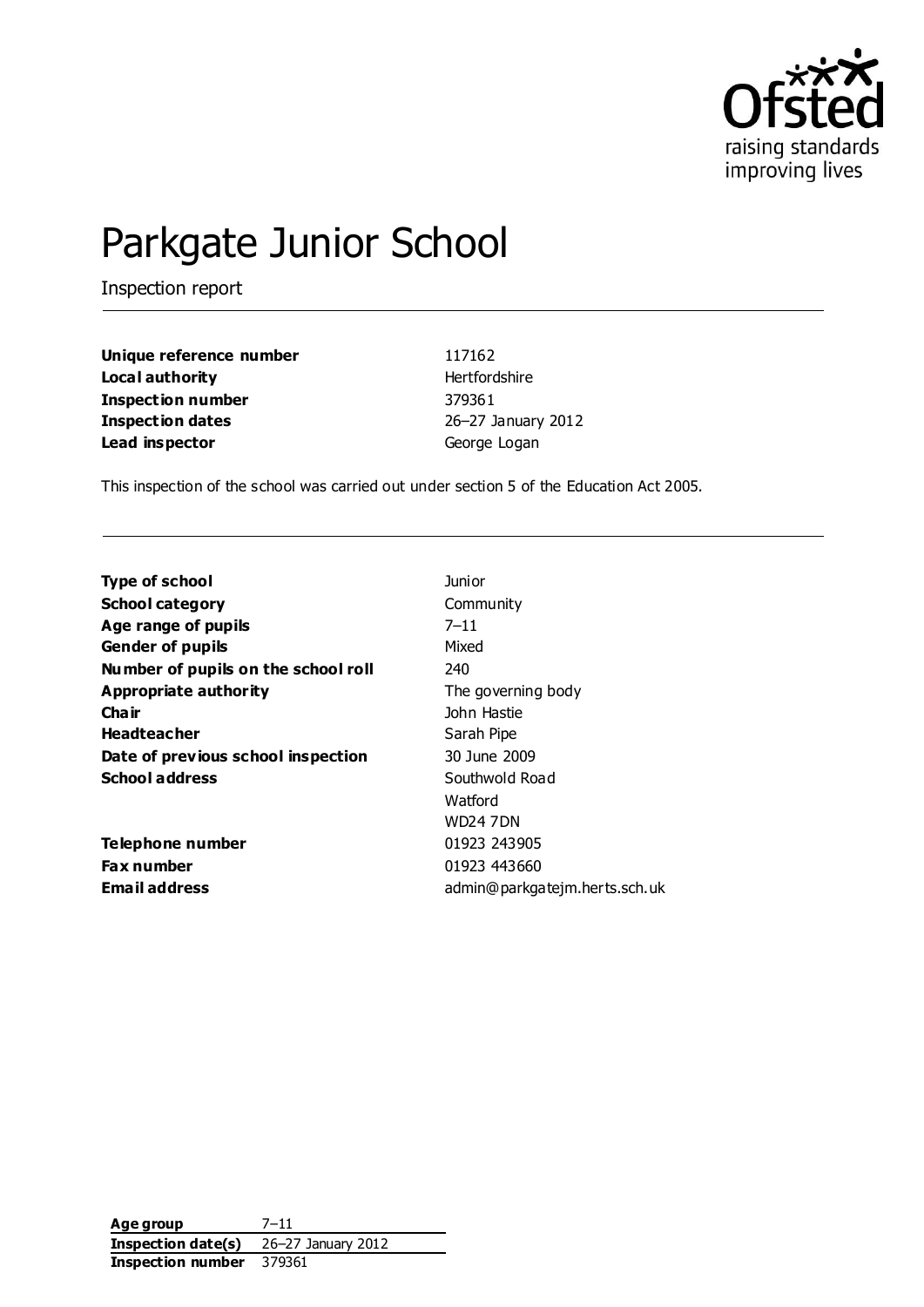

You can use Parent View to give Ofsted your opinion on your child's school. Ofsted will use the information parents and carers provide when deciding which schools to inspect and when.

You can also use Parent View to find out what other parents and carers think about schools in England. You can visit [www.parentview.ofsted.gov.uk,](http://www.parentview.ofsted.gov.uk/) or look for the link on the main Ofsted website: [www.ofsted.gov.uk](http://www.ofsted.gov.uk/)

The Office for Standards in Education, Children's Services and Skills (Ofsted) regulates and inspects to achieve excellence in the care of children and young people, and in education and skills for learners of all ages. It regulates and inspects childcare and children's social care, and inspects the Children and Family Court Advisory Support Service (Cafcass), schools, colleges, initial teacher training, work-based learning and skills training, adult and community learning, and education and training in prisons and other secure establishments. It assesses council children's services, and inspects services for looked after children, safeguarding and child protection.

Further copies of this report are obtainable from the school. Under the Education Act 2005, the school must provide a copy of this report free of charge to certain categories of people. A charge not exceeding the full cost of reproduction may be made for any other copies supplied.

If you would like a copy of this document in a different format, such as large print or Braille, please telephone 0300 123 4234, or email enquiries@ofsted.gov.uk.

You may copy all or parts of this document for non-commercial educational purposes, as long as you give details of the source and date of publication and do not alter the information in any way.

To receive regular email alerts about new publications, including survey reports and school inspection reports, please visit our website and go to 'Subscribe'.

Piccadilly Gate Store St **Manchester** M1 2WD

T: 0300 123 4234 Textphone: 0161 618 8524 E: enquiries@ofsted.gov.uk W: www.ofsted.gov.uk



© Crown copyright 2012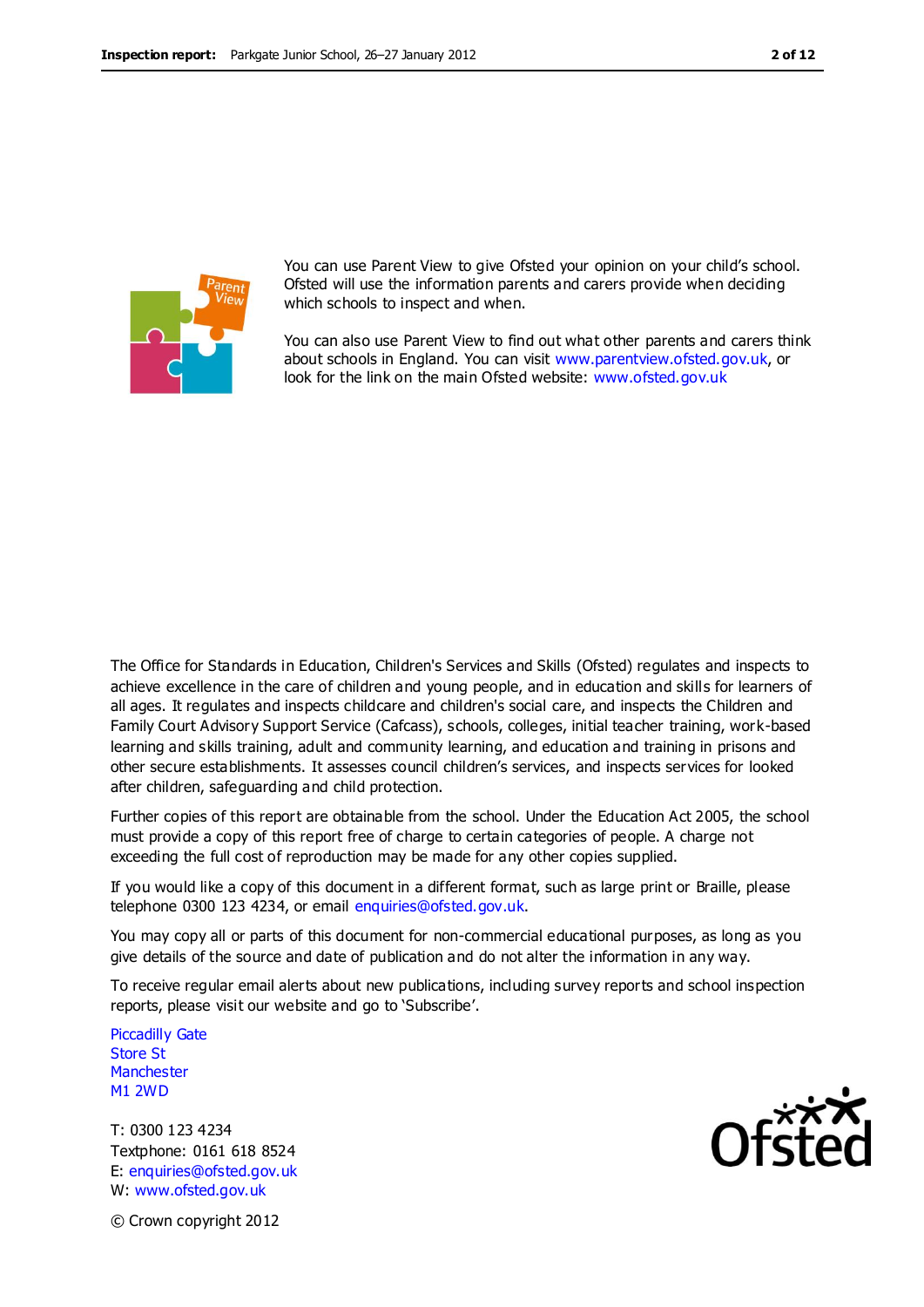# **Introduction**

Inspection team

Keith Brown **Additional inspector** 

George Logan **Additional inspector** 

This inspection was carried out with two days' notice. Inspectors spent seven hours and five minutes visiting 14 lessons taught by nine different members of staff. They held meetings with the Chair of the Governing Body and another representative of the governing body, and with staff and two groups of pupils. Inspectors took account of the responses to the on-line questionnaire (Parent View) in planning the inspection, observed the school's work, and looked at the school's documentation, which included records of teaching, the main improvement plan, records relating to safeguarding and extracts from the school's tracking of pupils' progress. A scrutiny of pupils' written work was also undertaken. The inspection team analysed 168 questionnaires returned by parents and carers, together with 26 questionnaires from staff and 102 from pupils.

# **Information about the school**

Parkgate Junior is an average-sized junior school. Although the majority of pupils are of White British heritage, the school serves a community which, in recent years, has become increasingly ethnically diverse. Pupils of Pakistani heritage currently form the largest single ethnic group. A very small number of pupils come from a Traveller background. While around one-third of pupils speak English as an additional language, only a few of these are at an early stage of learning English. The proportion of disabled pupils and those with special educational needs is broadly average. The proportion of pupils known to be eligible for free school meals is below average. The school meets the current government floor standards. The school has gained a number of awards in recent years, including the National Healthy School and Active Mark Awards. There has been some instability in the senior leadership of the school in the last two years, at both headteacher and deputy headteacher levels. The current headteacher took up post in July 2011, having held the role in an acting capacity for the previous year.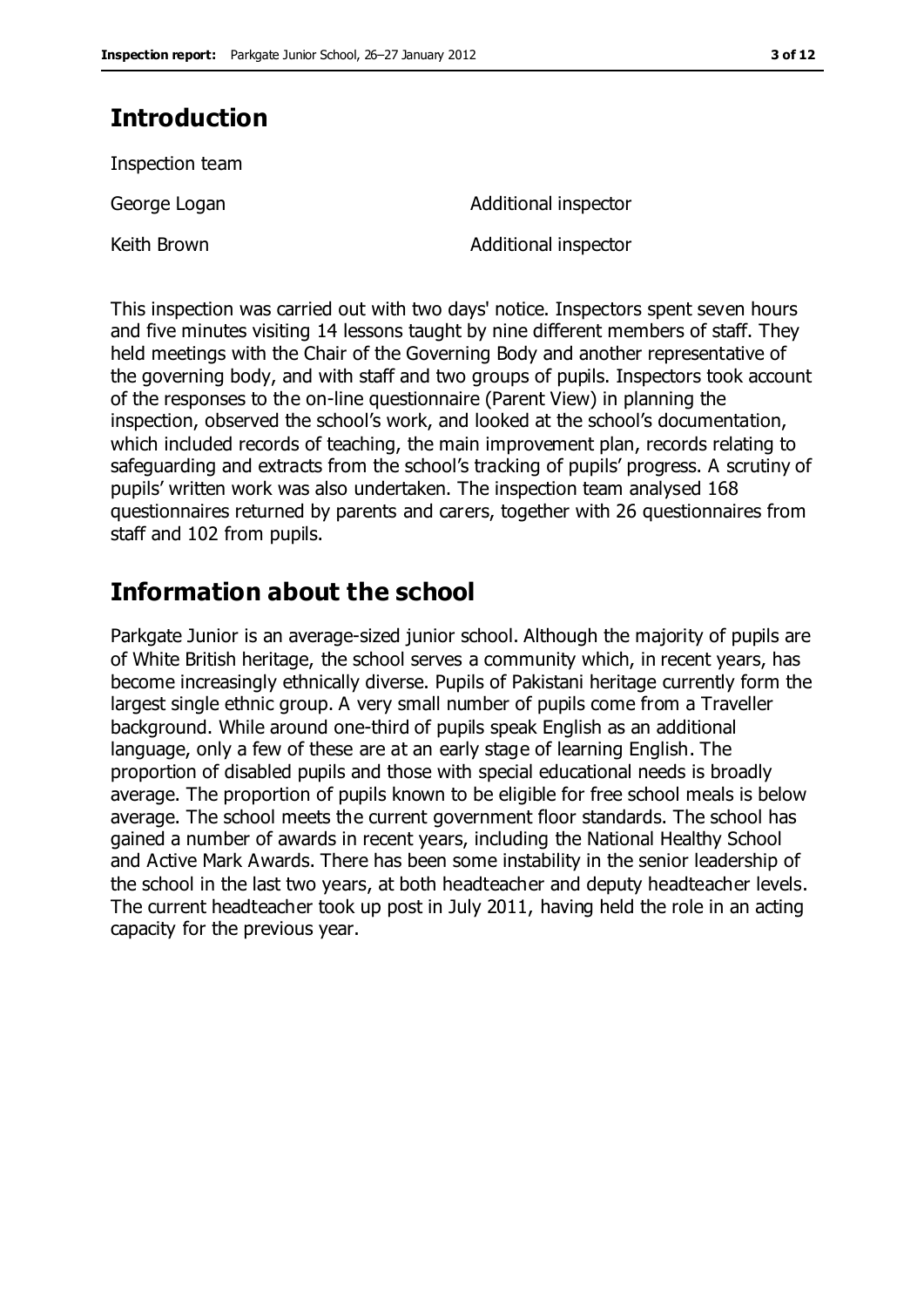## **Inspection judgements**

| <b>Overall effectiveness</b>     |  |
|----------------------------------|--|
|                                  |  |
| <b>Achievement of pupils</b>     |  |
| <b>Quality of teaching</b>       |  |
| Behaviour and safety of pupils   |  |
| <b>Leadership and management</b> |  |

### **Key findings**

- This is a satisfactory school. Despite some loss of momentum in the last school year, decisive action by the new leadership team has ensured that the school is now improving at a brisk pace.
- Attainment at the end of Year 6 is broadly average. Pupils' progress in Years 3 to 5 is typically satisfactory. In general, progress in reading is good. Slower progress last year in Year 6, particularly in mathematics and for disabled pupils and those with special educational needs, has been rigorously addressed, with evidence of accelerated progress now coming through.
- Teaching is satisfactory overall. However, in the many good lessons, pupils are challenged effectively and learn quickly. Systematic development of quality teaching has ensured increasingly good learning across the school. Teachers' improved skills in analysing data enable them swiftly to identify any loss of pace in pupils' learning. Written work is generally neatly presented.
- Behaviour, safety and pupils' personal development are good. Pupils are enthusiastic about their learning and attend regularly. Provision for pupils' welfare and for their spiritual, moral, social and cultural development is good. Despite the concerns of a few parents and carers, bullying is generally dealt with effectively. The school has well-established systems for managing pupils' behaviour. Records indicate that both incidents and exclusions have declined.
- Leadership and management are satisfactory. The school now has a clear direction, systems are increasingly embedded and staff are committed to sustaining the accelerating pace of pupils' learning. Governance is a strength. The school has satisfactory capacity to improve. The curriculum provides a broad learning experience which engages pupils' interest well.

Schools whose overall effectiveness is judged satisfactory may receive a monitoring visit by an Ofsted inspector before their next section 5 inspection.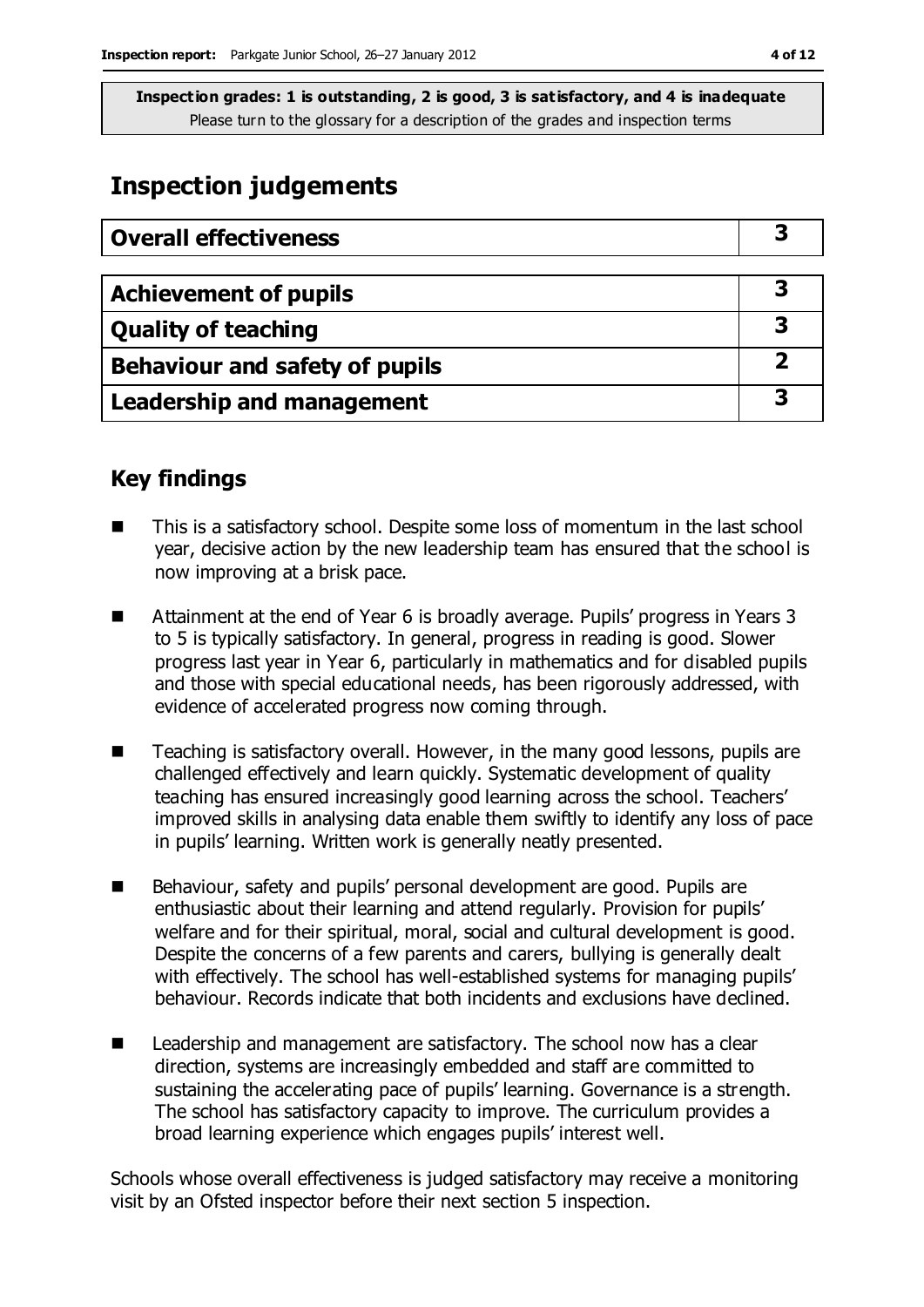#### **What does the school need to do to improve further?**

- $\blacksquare$  Consolidate and improve further the progress pupils make in mathematics by:
	- ensuring a consistently close match of work to pupils' ability and needs
	- rigorous questioning of pupils to ensure that learning is embedded  $\equiv$
	- rigorous analysis of assessment data to ensure that all work set provides appropriate challenge for pupils
	- additional training for subject leaders in the interpretation of data.  $\overline{\phantom{m}}$
- Embed changes already implemented to support learning and progress and further raise the attainment of disabled pupils and those with special educational needs by:
	- close monitoring of the effectiveness of specific intervention programmes
	- evaluation of the impact of support staff working both independently and  $\equiv$ within lessons
	- ensuring that pupils' specific learning needs are accurately evaluated, particularly those who are also at an early stage of learning English.

#### **Main report**

#### **Achievement of pupils**

Parents and carers feel that their children make good progress. They are, in part, correct, but only in relation to reading. Overall achievement remains satisfactory, though improving steadily. Pupils enter Year 3 with broadly average levels of attainment. Typically, they make satisfactory progress through the school, attaining broadly average standards by the end of Year 6. The Year 6 pupils who left in 2011 had a much higher entry profile than any other recent intake. The school's review of their attainment, on entry to Year 3, identified that these pupils had more ground to cover than entry data indicated. Pupils made overall satisfactory progress in reading and writing, but there was some loss of momentum in mathematics particularly in Years 5 and 6. For some disabled pupils and those with special educational needs, this was exacerbated by relatively high pupil mobility. Senior leaders recognised the need to accelerate progress, particularly in Years 5 and 6, to ensure the momentum of learning, already secure in Years 3 and 4, could be effectively sustained. Thorough tracking systems, rigorous analysis of progress, new progress targets, a closer focus on learning, more efficient grouping of pupils and deployment of staff are all ensuring accelerated progress at present, particularly for the oldest pupils. Progress this year is already more rapid than was the case last year. Standards and progress in reading are slightly above average.

Many lessons are briskly paced, although at times the pace of learning is slightly slow. Within the recently-introduced ability groups for mathematics, for example, tasks are usually closely aligned to pupils' needs. Occasionally, teachers spend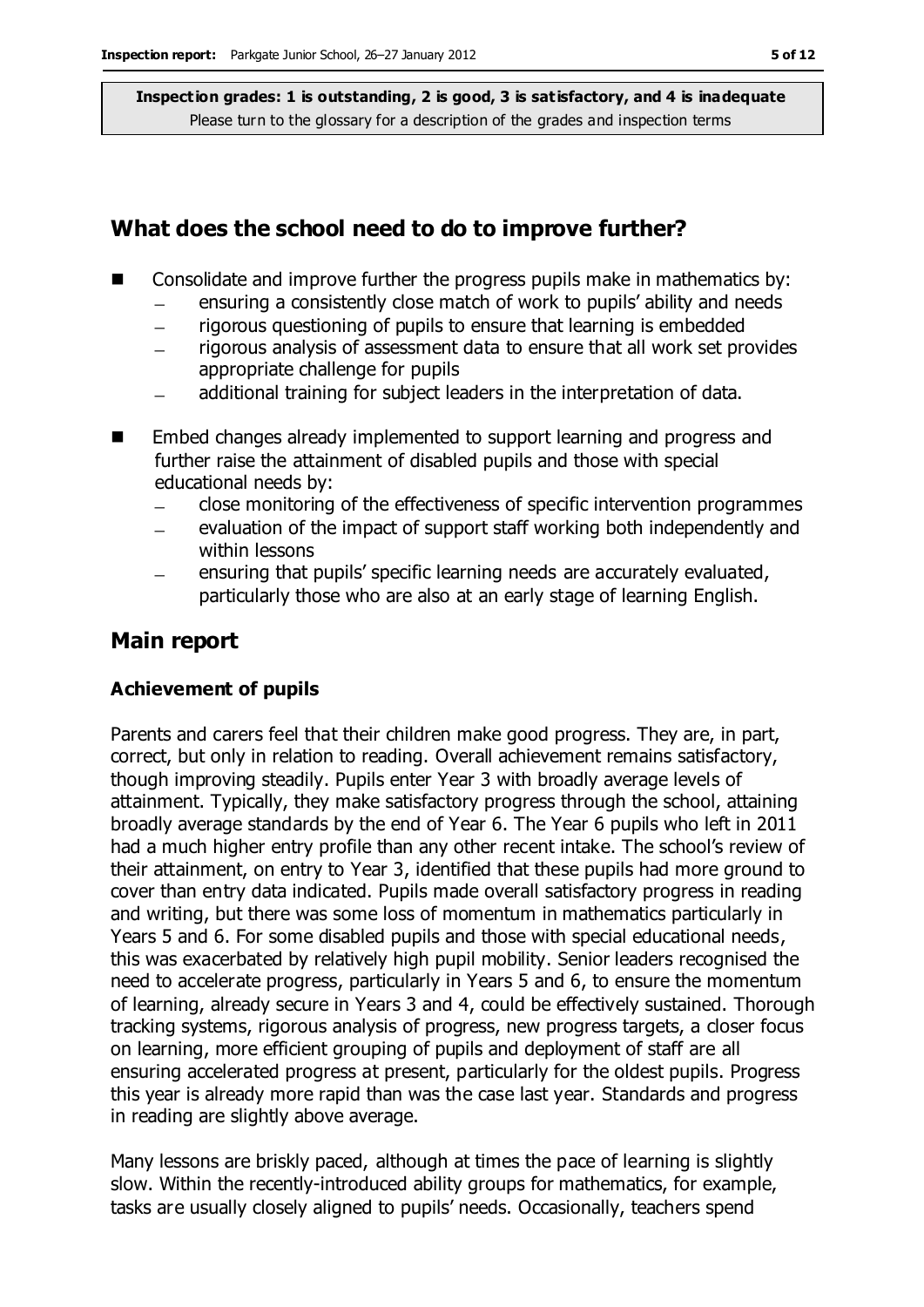excessive time on introductions and reinforcement activities, so that pupils have insufficient time to work independently or to practise their skills. Provision to meet the needs of disabled pupils and those with special educational needs has been thoroughly reviewed and restructured, under new leadership. The current, more rigorous approach to evaluating pupils' needs and the progress they make is enabling the school to demonstrate increasingly good impact on the learning of these pupils. Pupils who speak English as an additional language receive effective initial help when they enter the school, supported by specialist teaching assistants and, overall, make satisfactory progress in their learning. The very small numbers of Traveller pupils make steady progress, although the extent of this progress is closely tied to the regularity of their attendance.

#### **Quality of teaching**

A significant proportion of the teaching seen during the inspection was good, a view shared by pupils, parents and carers. There is much existing good practice. Across the school, the teaching of reading is effective. Particularly for the youngest pupils, the effective teaching of phonics (the linking of sounds and letters), mostly embedding and extending pupils' existing knowledge, is supported by a wide range of activities accurately matched to individual needs. This good quality teaching indicates a strong potential to increase the pace of pupils' progress further, to ensure that pupils' learning over time is consistent and sustained. In a well-paced, highlyeffective Year 3 science lesson, the motivating style of presentation, the strong subject knowledge of the teacher and good opportunities for pupils to engage in practical tasks, all ensured that progress and achievement were good. In a challenging Year 6 mathematics lesson, with the more able pupils in the year group, the teaching drew effectively on the teacher's good subject knowledge and activities were subtly planned to take account of the needs of each group of pupils. They were enthusiastic and sustained their efforts throughout the session.

Despite the existing strengths, a few inconsistencies remain. The pace of some lessons is a little slow. There are missed opportunities in some lessons to review learning and check pupils' understanding through questioning and also to extend the challenge for more-able pupils. Across the school, there has been good progress in implementing a range of assessment strategies, including self-assessment by pupils, now well embedded, and the use of individual targets. The marking of pupils' work generally identifies the next steps they need to make in their learning, although there are some inconsistencies in practice. The quality and presentation of pupils' written work indicates that teachers have mostly high expectations. Overall, the curriculum is well developed, promoting increasingly good progress in pupils' core skills.

#### **Behaviour and safety of pupils**

Most parents, carers and pupils rightly recognise the positive relationships and good quality of care in the school. This is a happy, cohesive community. Close, positive relationships between adults and pupils, and the excellent range of extra-curricular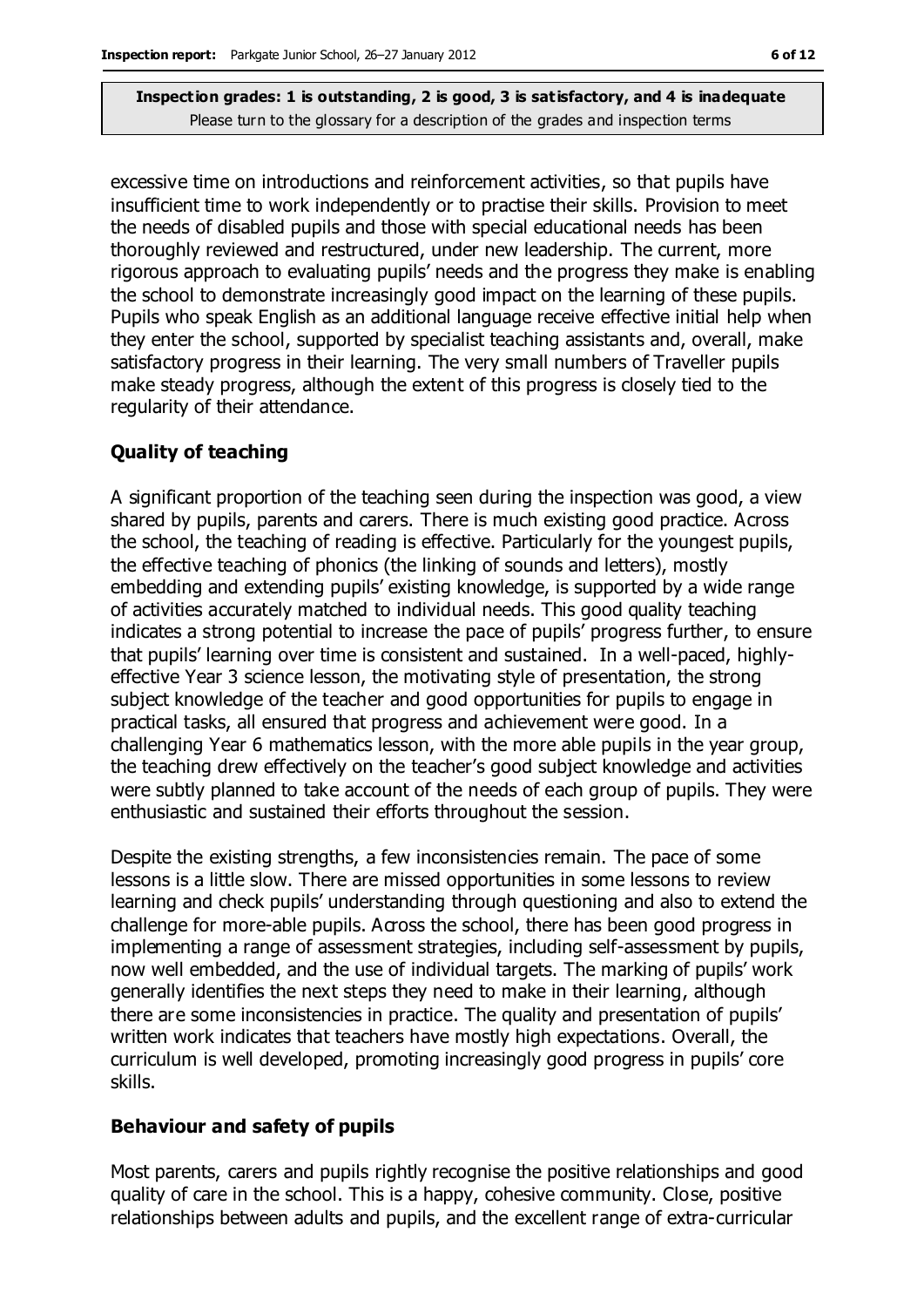activities and shared experiences, engage pupils well and underpin the good community spirit. Behaviour in lessons and around the school is, for the great majority of pupils, good. Pupils, and most parents and carers, have few concerns about behaviour. Indeed, almost all pupils say that they feel very safe, and most parents and carers also feel that their children are safe in school. The school has rigorously tackled weaknesses in the management of playground behaviour identified at the last inspection. The appointment of a play mentor and the careful management of the available space have contributed to a reduction in the number of incidents – now very few. Even so, a small number of parents and carers have concerns about the behaviour of individual pupils. The ethos of the school is very inclusive, providing, as required, for pupils with a wide range of needs, including a small number with behavioural difficulties. While school records indicate that isolated incidents have occurred over time, the school has implemented effective systems for managing behaviour and, in consequence, episodes of inappropriate behaviour are increasingly rare. There are few recent reports of bullying of any type. Good procedures are now in place to manage any issues that arise.

#### **Leadership and management**

School leaders are very effective in supporting the personal development and wellbeing of pupils and this is rightly recognised by parents and carers. Pupils' spiritual, moral, social and cultural development is good. Senior leaders and the governing body ensure that safeguarding arrangements are effective. The school is active in tackling discrimination and it is genuinely committed to promoting equality. Following a period of disruption in the leadership of the school, the recently-appointed headteacher has taken decisive action to improve provision and secure more rapid progress and higher outcomes. She is effectively supported by the acting deputy headteacher and an ambitious middle management team. There is a clear, shared vision for further improvement. The introduction of a robust tracking system, together with ongoing training of staff in data analysis, is enabling the school to monitor pupils' progress much more rigorously. Arrangements for the support of disabled pupils and those with special educational needs have been thoroughly overhauled, with much higher levels of staff accountability. The monitoring and support of teaching and learning is thorough and effective, so that the proportion of good or better teaching is rising steadily. There has been significant professional development to support more effective teaching of mathematics so that teachers are now more confident. This is already showing thorough in more rapid progress in mathematics.

Links with the main feeder infant school have been strengthened significantly, with much more joint activity, including some shared staffing. School self-evaluation indicates that school leaders have an accurate view of the school's strengths, and of what still needs to be done and there is a powerful impetus for change across the school. Capacity for improvement is securely satisfactory. The ambitious governing body demonstrates a high level of commitment in the active support its members provide. They recognise that there is still work to be done to secure the quality of provision and outcomes, but know that this is well under way. The school, through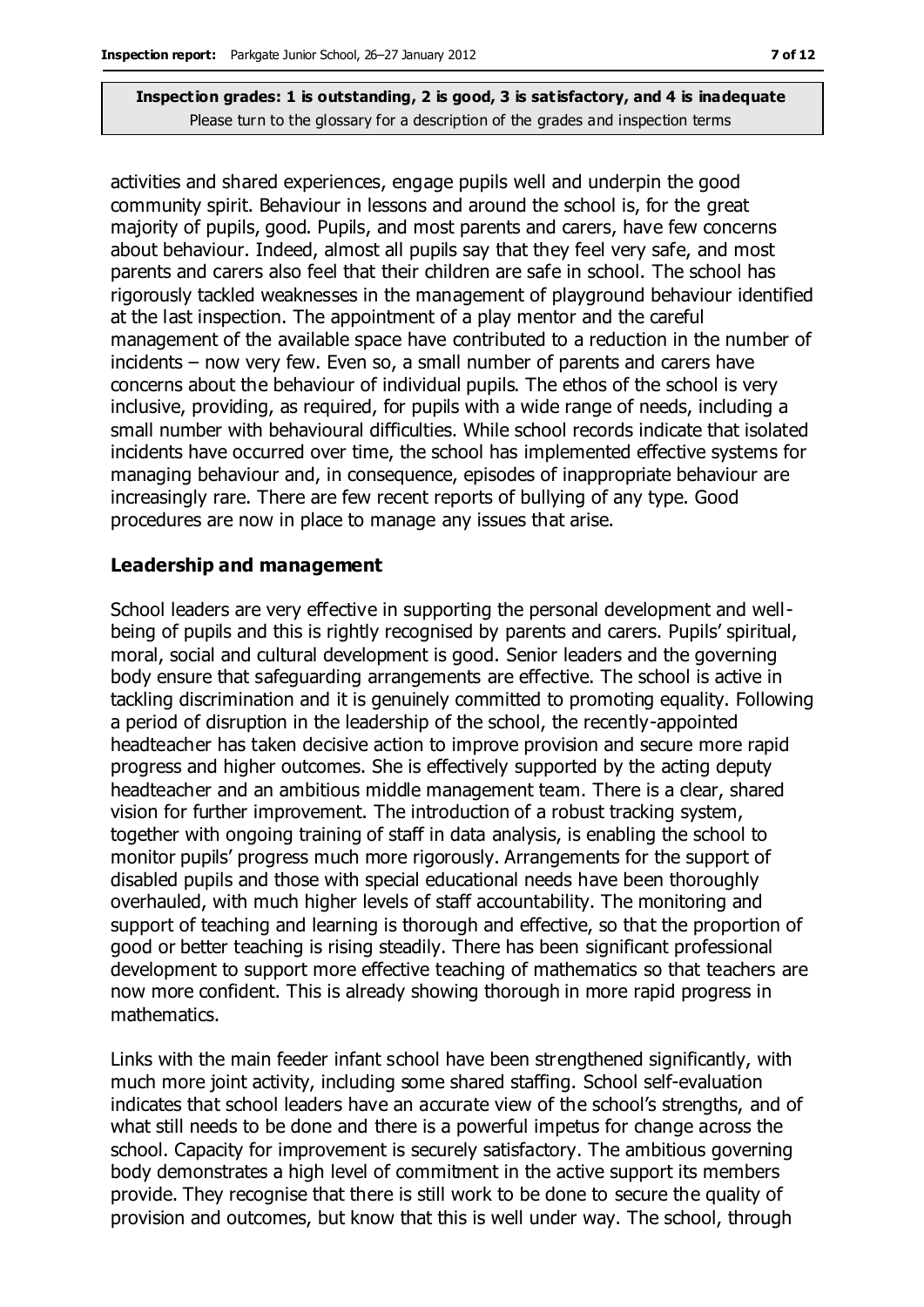its good extra-curricular programme and its commitment to the individual, is very effective in promoting pupils' spiritual, moral, social and cultural development. Staff now feel more ownership of the curriculum, which, though still satisfactory in the support that it gives for enhancing pupils' basic skills, provides a generally effective framework within which to drive standards up. It also offers a well-judged range of opportunities for pupils to learn through practical experiences.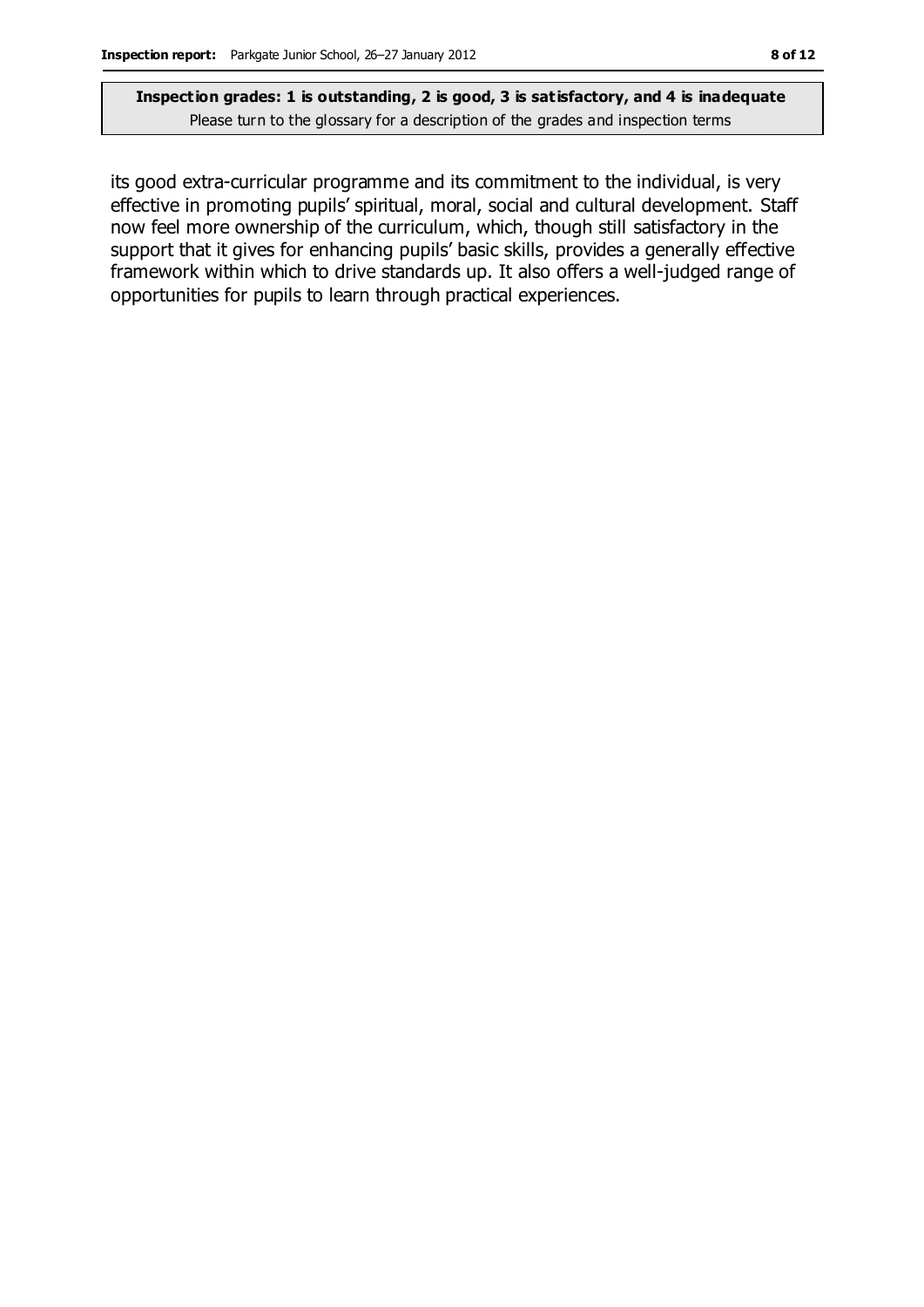# **Glossary**

#### **What inspection judgements mean**

| <b>Grade</b> | <b>Judgement</b> | <b>Description</b>                                                                                                   |
|--------------|------------------|----------------------------------------------------------------------------------------------------------------------|
| Grade 1      | Outstanding      | These features are highly effective. An outstanding<br>school provides exceptionally well for all its pupils' needs. |
|              |                  |                                                                                                                      |
| Grade 2      | Good             | These are very positive features of a school. A school                                                               |
|              |                  | that is good is serving its pupils well.                                                                             |
| Grade 3      | Satisfactory     | These features are of reasonable quality. A satisfactory                                                             |
|              |                  | school is providing adequately for its pupils.                                                                       |
| Grade 4      | Inadequate       | These features are not of an acceptable standard. An                                                                 |
|              |                  | inadequate school needs to make significant                                                                          |
|              |                  | improvement in order to meet the needs of its pupils.                                                                |
|              |                  | Ofsted inspectors will make further visits until it                                                                  |
|              |                  | improves.                                                                                                            |

#### **Overall effectiveness of schools**

|                         | Overall effectiveness judgement (percentage of schools) |      |                     |                   |
|-------------------------|---------------------------------------------------------|------|---------------------|-------------------|
| <b>Type of school</b>   | <b>Outstanding</b>                                      | Good | <b>Satisfactory</b> | <b>Inadequate</b> |
| Nursery schools         | 46                                                      | 46   |                     |                   |
| Primary schools         |                                                         | 47   | 40                  |                   |
| Secondary<br>schools    | 14                                                      | 38   | 40                  |                   |
| Special schools         | 28                                                      | 48   | 20                  |                   |
| Pupil referral<br>units | 15                                                      | 50   | 29                  |                   |
| All schools             |                                                         | 46   | 38                  |                   |

New school inspection arrangements have been introduced from 1 January 2012. This means that inspectors make judgements that were not made previously.

The data in the table above are for the period 1 September 2010 to 31 August 2011 and represent judgements that were made under the school inspection arrangements that were introduced on 1 September 2009. These data are consistent with the latest published official statistics about maintained school inspection outcomes (see [www.ofsted.gov.uk\)](http://www.ofsted.gov.uk/).

The sample of schools inspected during 2010/11 was not representative of all schools nationally, as weaker schools are inspected more frequently than good or outstanding schools.

Primary schools include primary academy converters. Secondary schools include secondary academy converters, sponsor-led academies and city technology colleges. Special schools include special academy converters and non-maintained special schools.

Percentages are rounded and do not always add exactly to 100.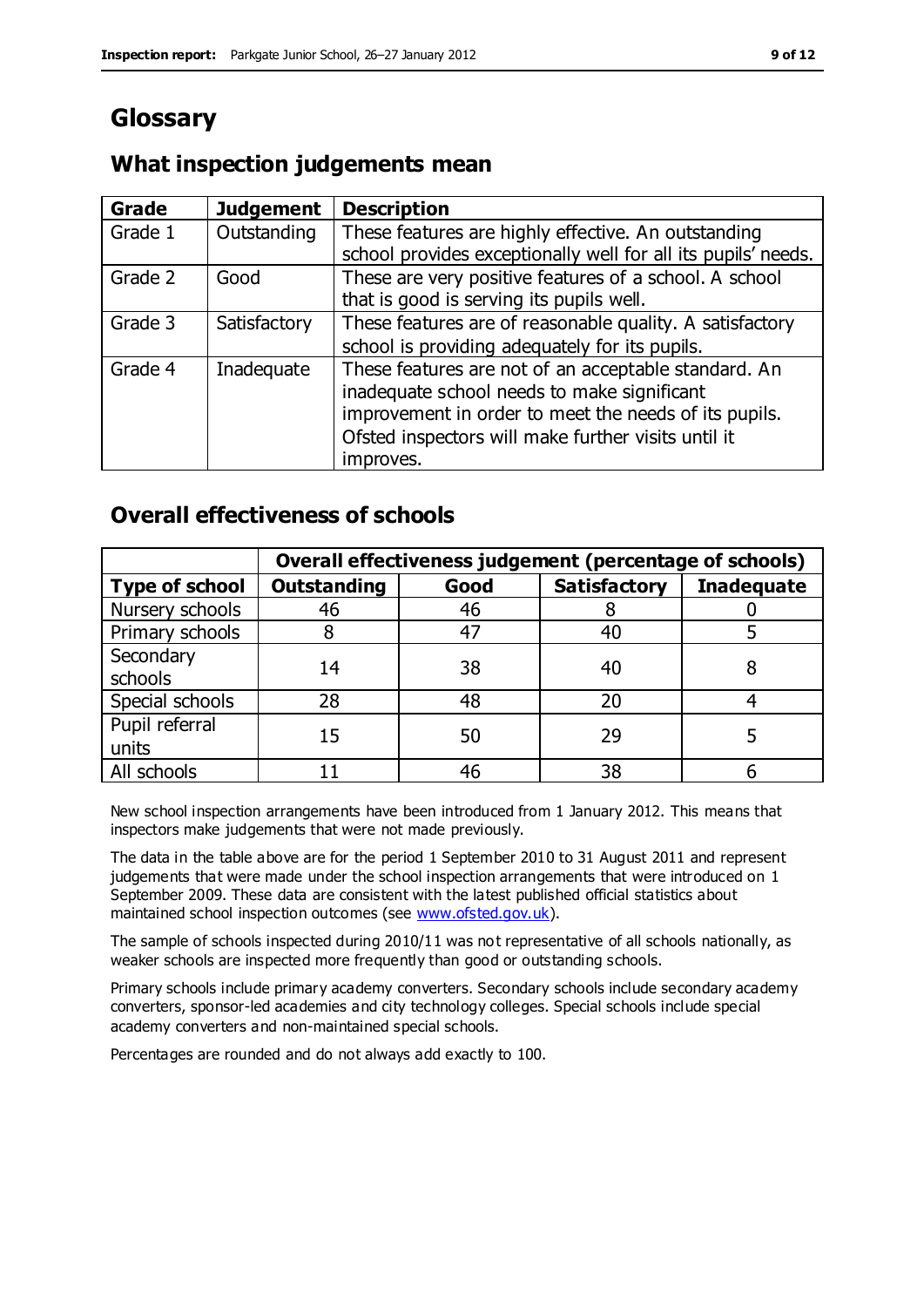# **Common terminology used by inspectors**

| Achievement:               | the progress and success of a pupil in their<br>learning and development taking account of their<br>attainment.                                                                                                        |
|----------------------------|------------------------------------------------------------------------------------------------------------------------------------------------------------------------------------------------------------------------|
| Attainment:                | the standard of the pupils' work shown by test and<br>examination results and in lessons.                                                                                                                              |
| Attendance                 | the regular attendance of pupils at school and in<br>lessons, taking into account the school's efforts to<br>encourage good attendance.                                                                                |
| Behaviour                  | how well pupils behave in lessons, with emphasis<br>on their attitude to learning. Pupils' punctuality to<br>lessons and their conduct around the school.                                                              |
| Capacity to improve:       | the proven ability of the school to continue<br>improving based on its self-evaluation and what<br>the school has accomplished so far and on the<br>quality of its systems to maintain improvement.                    |
| Leadership and management: | the contribution of all the staff with responsibilities,<br>not just the governors and headteacher, to<br>identifying priorities, directing and motivating staff<br>and running the school.                            |
| Learning:                  | how well pupils acquire knowledge, develop their<br>understanding, learn and practise skills and are<br>developing their competence as learners.                                                                       |
| Overall effectiveness:     | inspectors form a judgement on a school's overall<br>effectiveness based on the findings from their<br>inspection of the school.                                                                                       |
| Progress:                  | the rate at which pupils are learning in lessons and<br>over longer periods of time. It is often measured<br>by comparing the pupils' attainment at the end of a<br>key stage with their attainment when they started. |
| Safety                     | how safe pupils are in school, including in lessons;<br>and their understanding of risks. Pupils' freedom<br>from bullying and harassment. How well the school<br>promotes safety, for example e-learning.             |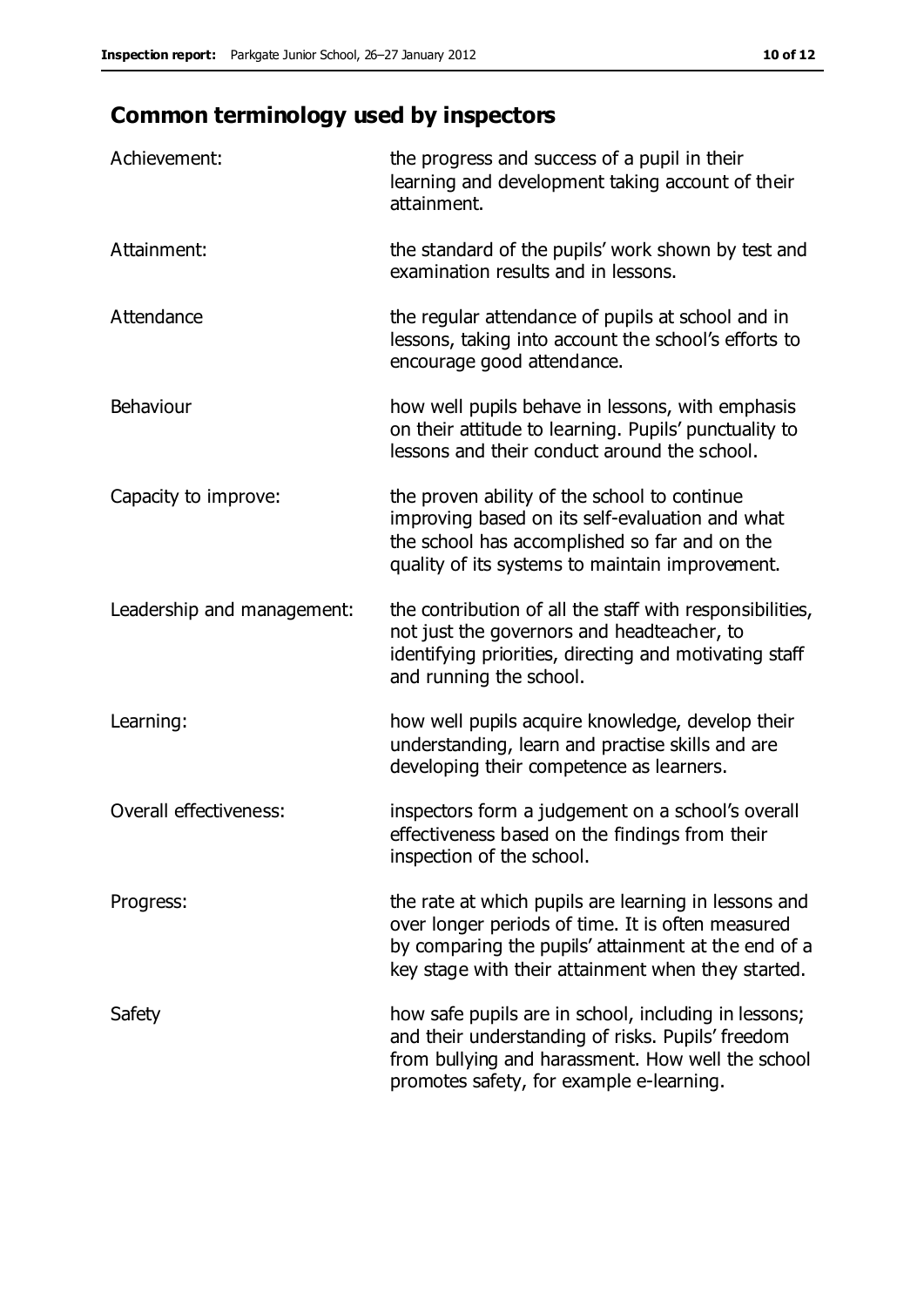#### **This letter is provided for the school, parents and carers to share with their children. It describes Ofsted's main findings from the inspection of their school.**

30 January 2012

Dear Pupils

#### **Inspection of Parkgate Junior School, Watford, WD24 7DN**

Thank you for making us welcome when we visited your school. We enjoyed meeting you, spending time in lessons and hearing your views. Thank you to those who completed our questionnaire. We found that yours is a satisfactory school, although there is much about it that is good and, under new leadership, it is improving steadily. Our main findings are listed below.

- You generally make satisfactory progress. Standards are broadly average by the end of Year 6. Progress last year was not so good in mathematics and for those of you who are disabled or have special educational needs, but the school has taken action to deal with this. You usually make the best progress in reading.
- Teaching has improved and much is now good. You learn well in most lessons, but in others the pace is slower. Your written work is generally well-presented.
- You have very positive views about your school, have good attitudes to learning, behave well and attend regularly.
- Staff care for you well; marking and guidance, though a little variable in quality, is helping you to make quicker progress.
- Senior leaders are really helping the school to move forward. They are very focused on ensuring that your academic progress is more rapid. The curriculum offers many interesting activities.

To help you to do better, we have asked the school to:

- build upon the all things which have already been done to enable you to make more rapid and consistent progress in mathematics
- ensure that school leaders closely monitor the progress made by those of you who are disabled or have special educational needs, measuring the impact of all the additional arrangements they make.

All of you can help by continuing to work hard and doing your best. We hope that you will have every success in the future.

Yours sincerely

George Logan Lead inspector